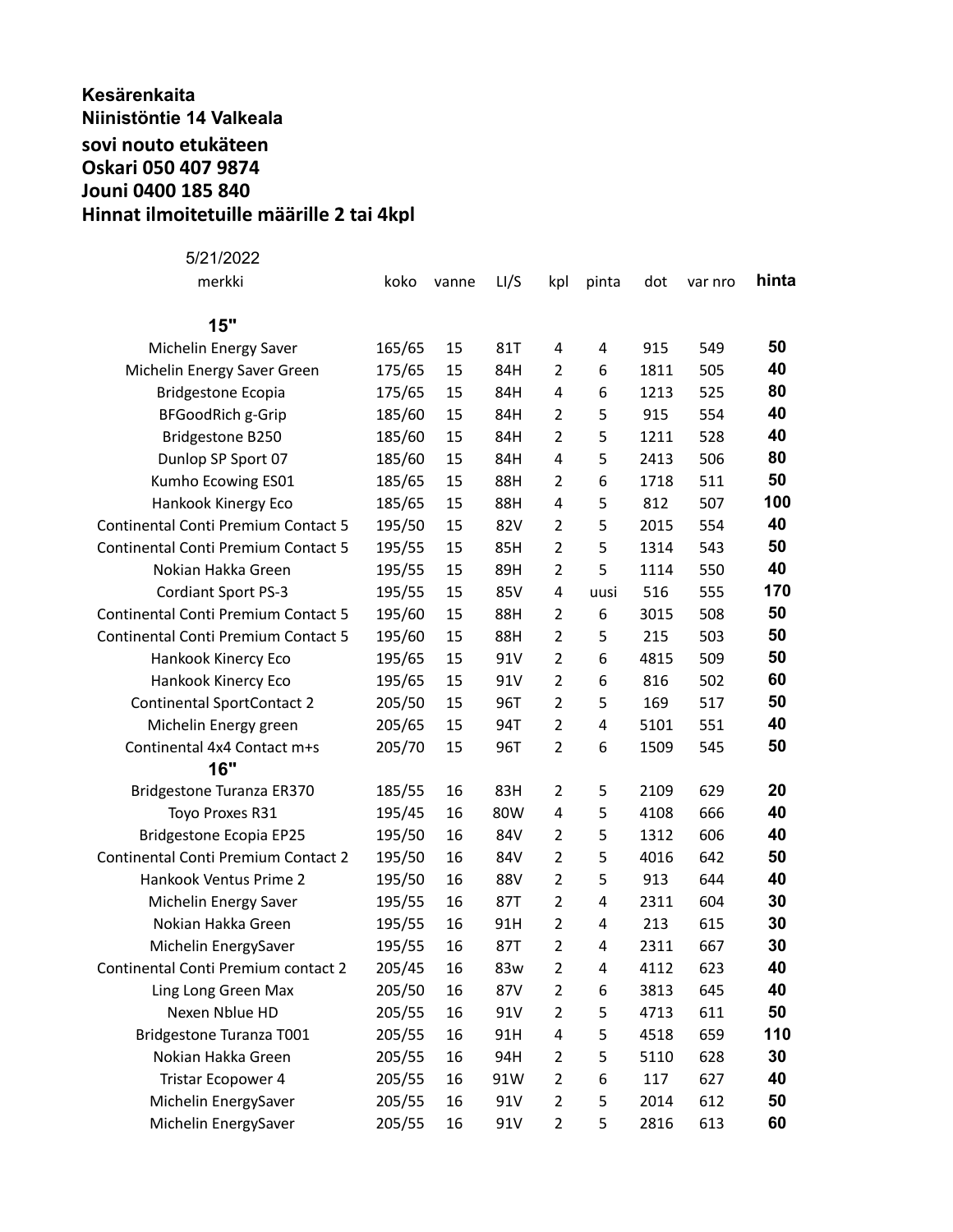| Michelin EnergySaver                   | 205/55 | 16   | 91V   | 2              | 4    | 310   | 650 | 30  |
|----------------------------------------|--------|------|-------|----------------|------|-------|-----|-----|
| Michelin EnergySaver                   | 205/55 | 16   | 91H   | $\overline{4}$ | 5    | 1715  | 649 | 100 |
| Goodyear Efficient Grip                | 205/55 | 16   | 91V   | 4              | 5    | 816   | 615 | 120 |
| Dunlop Sport Blue Response             | 205/55 | 16   | 91V   | $\overline{2}$ | 6    | 1618  | 605 | 60  |
| Dunlop SP Sport                        | 205/55 | 16   | 91V   | $\overline{2}$ | 4    | 1208  | 637 | 20  |
| Continental Conti Eco Contact 5        | 205/55 | 16   | 91V   | $\overline{2}$ | 4    | 1818  | 622 | 30  |
| Cordiant Sport PS-3                    | 205/55 | 16   | 91V   | $\overline{2}$ | uusi | 517   | 655 | 100 |
| Hankook Kinergy Eco                    | 205/60 | 16   | 92W   | $\overline{2}$ | 6    | 3511  | 624 | 50  |
| Goodyear Efficient Grip                | 205/60 | 16   | 92W   | 4              | 5    | 313   | 620 | 100 |
| Bridgestone Dueller H/T                | 205/60 | 16   | 92H   | 4              | 5    | 512   | 656 | 70  |
| Michelin EnergySaver                   | 205/60 | 16   | 92V   | 4              | 4    | 2514  | 675 | 60  |
| Dayton D320                            | 205/60 | 16   | 92H   | $\overline{2}$ | 6    | 2914  | 611 | 50  |
| Viking City Tech II                    | 205/60 | 16   | 92V   | $\overline{2}$ | 8    | 1915  | 668 | 80  |
| Dunlop SP Sport Maxx                   | 215/45 | 16   | 86H   | $\overline{2}$ | 5    | 4514  | 617 | 50  |
| Nangang Ultra Sport                    | 215/55 | 16   | 93V   | $\overline{2}$ | 4    | 209   | 619 | 30  |
| Nokian Hakka V                         | 215/55 | 16   | 97V   | 4              | 4    | 1408  | 627 | 50  |
| Nokian Hakka Blue                      | 215/55 | 16   | 97W   | $\overline{2}$ | 5    | 4515  | 601 | 60  |
| Nokian Hakka Blue                      | 215/55 | 16   | 97V   | $\overline{2}$ | 7    | 1514  | 664 | 80  |
| Continental ContiPremiumContact 2      | 215/55 | 16   | 93H   | $\overline{2}$ | 5    | 1908  | 652 | 20  |
| <b>Continental SportContact 2</b>      | 225/50 | 16   | 92V   | $\overline{2}$ | 4    | 208   | 608 | 20  |
| <b>Bridgestone S-2</b>                 | 225/50 | ZR16 | tyhjä | $\overline{2}$ | 7    | tyhjä | 616 | 40  |
| Cordiant Sport PS-3                    | 225/55 | 16   | 95V   | $\pmb{4}$      | uusi | 617   | 655 | 250 |
| Kumho Solus KH15                       | 235/60 | 16   | 100H  | $\overline{2}$ | 5    | 3305  | 630 | 20  |
| 17"                                    |        |      |       |                |      |       |     |     |
| Matador Hectorra 3                     | 205/55 | 17   | 95V   | $\overline{2}$ | 6    | 1317  | 709 | 60  |
| Goodyear Efficient Grip                | 215/50 | 17   | 95W   | 4              | 5    | 3915  | 708 | 140 |
| Goodyear Efficient Grip                | 215/50 | 17   | 91V   | $\overline{2}$ | 5    | 2213  | 750 | 60  |
| <b>Continental ContiSportContact 3</b> | 215/50 | 17   | 95W   | $\overline{2}$ | 5    | 1111  | 712 | 50  |
| Cordiant Sport PS-3                    | 215/55 | 17   | 98V   | 4              | uusi | 1216  | 755 | 280 |
| Bridgestone Dueller H/P Sport          | 215/60 | 17   | 96H   | $\overline{2}$ | 6    | 514   | 725 | 60  |
| Hankook Ventus S1 Evo2                 | 225/50 | 17   | 94W   | $\overline{2}$ | 6    | 1719  | 702 | 70  |
| Point S Summerstar                     | 225/50 | 17   | 98Y   | $\overline{2}$ | 6    | 417   | 734 | 60  |
| Michelin Primacy 4                     | 225/50 | 17   | 98V   | 2              | 6    | 2618  | 701 | 80  |
| Michelin Primacy 4                     | 225/50 | 17   | 98V   | $\overline{2}$ | 5    | 4918  | 721 | 70  |
| Michelin Primacy HP                    | 225/50 | 17   | 94V   | $\overline{2}$ | 4    | 1412  | 767 | 40  |
| Continental Conti Sport Contact 3E     | 225/50 | 17   | 98W   | 2              | 5    | 1211  | 723 | 60  |
| <b>Cordiant Sport PS-3</b>             | 225/50 | 17   | 98V   | 4              | uusi | 1216  | 755 | 280 |
| Continental ContiPremium Contact 5     | 225/55 | 17   | 97Y   | $\overline{2}$ | 5    | 2317  | 752 | 60  |
| Hankook Optimo                         | 225/60 | 17   | 99H   | $\overline{2}$ | 6    | 1812  | 718 | 50  |
| Nokian Hakka Blue 2 SUV                | 225/60 | 17   | 103V  | $\overline{2}$ | 6    | 5017  | 765 | 60  |
| Yokohama Geolandar G98                 | 225/65 | 17   | 102V  | 2              | 5    | 1914  | 759 | 50  |
| Nangang Cross Sport SP-9               | 225/65 | 17   | 102V  | 2              | 5    | 4518  | 743 | 50  |
| Continental ContiPremiumContact 2      | 235/55 | 17   | 99W   | $\overline{2}$ | 5    | 2612  | 776 | 50  |
| Goodyear Efficien Grip                 | 245/45 | 17   | 99Y   | $\overline{2}$ | 6    | 715   | 710 | 80  |
| 18"                                    |        |      |       |                |      |       |     |     |
| Continental Conti Premium Contact 2    | 215/55 | 18   | 99V   | $\overline{2}$ | 5    | 2613  | 806 | 40  |
| Nokian HT Sport Utility                | 225/55 | 18   | 102H  | 2              | 4    | 1214  | 805 | 40  |